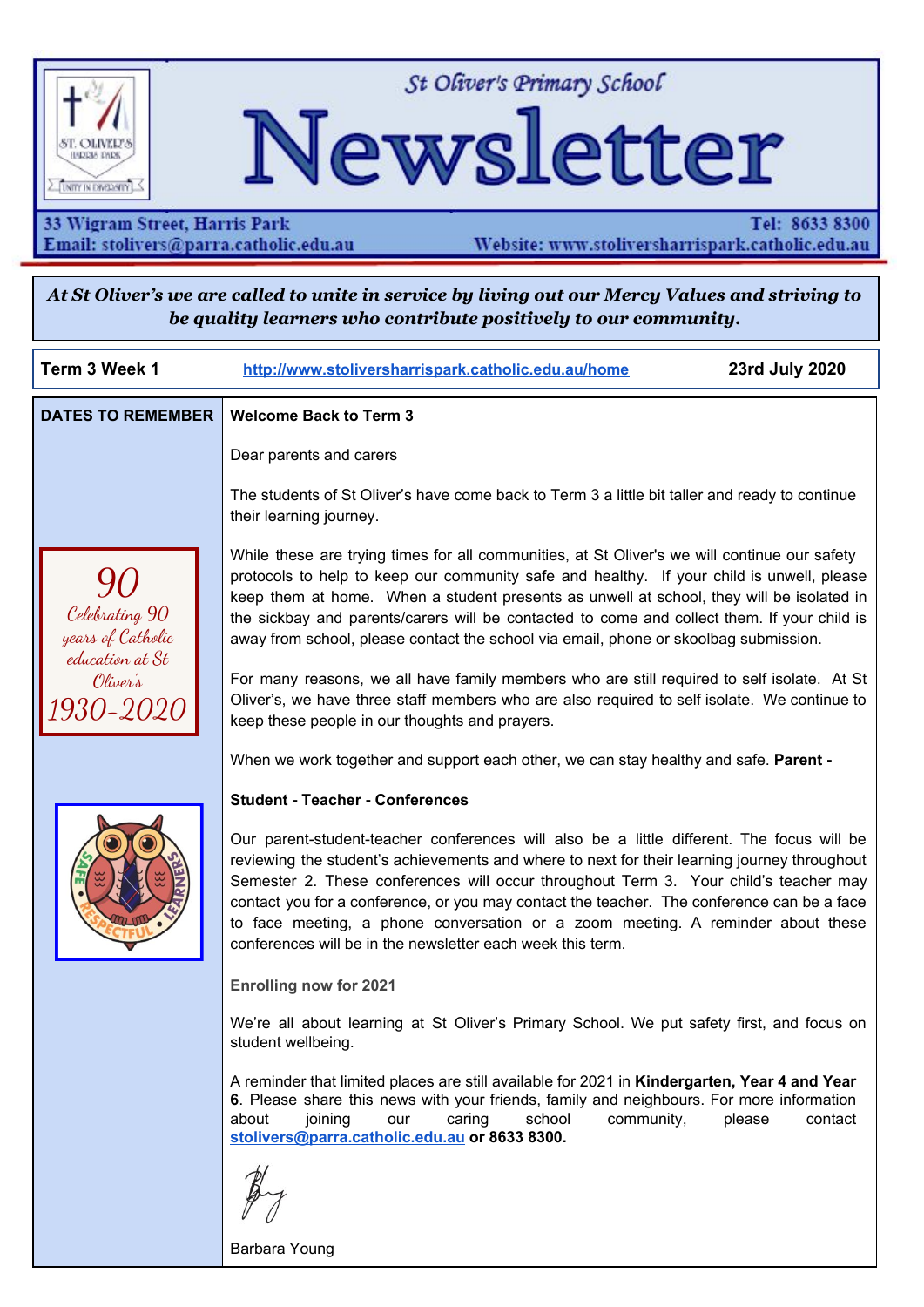

#### **Gospel** Mt [13:24-30](https://www.liturgyhelp.com/ritual/lectionary/LectionaryList%7Cmtw#mtw013)

A reading from the holy Gospel according to Matthew

#### *Let them grow together until the harvest.*

Jesus put a parable before the crowds, "The kingdom of heaven may be compared to a man who sowed good seed in his field. While everybody was asleep his enemy came, sowed darnel all among the wheat, and made off. When the new wheat sprouted and ripened, the darnel appeared as well. The owner's servant went to him and said, "Sir, was it not good seed that you sowed in your field? If so, where does the darnel come from?" "Some enemy has done this" he answered. And the servants said, "Do you want us to go and weed it out?" But he said, "No, because when you weed out the darnel you might pull up the wheat with it. Let them both grow till the harvest; and at harvest time I shall say to the reapers: First collect the darnel and tie it in bundles to be burnt, then gather the wheat into my bar." *The Gospel of the Lord*

#### **Living the Gospel - Agents of change**

We often hear that to fully live out the kingdom message of Jesus is to be counter-cultural. These parables are a perfect example of that call. Jesus himself acted in contrast to his cultural context and often used examples in his teaching that flew in the face of cultural expectation. What does it mean to be counter-cultural today? Our world is driven by an emphasis on the individual: an emphasis on acquisition; an emphasis on consuming. The kingdom parables of today's gospel call us to be the agents of change that "irritate" in our own small way to make a difference in the world. **@Greg Sunter**

#### **Mass Update**

St Oliver's Parish is currently not holding weekday mass. Therefore, the Friday 9.15am Parish mass is currently suspended.

Over the next 4 weeks, Father Chris will be visiting students' classrooms.

As of week 5, we are looking at the possibility of students attending mass as a stage group on a Wednesday. COVID guidelines will be reviewed closer to the date to confirm this.

On Friday 14th August we celebrate the Feast of the Assumption. To ensure the health and safety of all, and also ensuring we align with the current government regulations, this will not allow the whole school to attend mass. As a school we are looking at alternative ways to honour this feast.

#### **Reconciliation**

Due to the current COVID-19 restrictions, at this stage, Reconciliation for Years 3-6 this term will not commence. If there are any further updates, the community will be notified

#### **St Oliver Feast Day**

O God, who rejoices with the memory of Saint Oliver Plunkett, Bishop and Martyr, mercifully grant that we may be assisted by his merits, by whose life we are illumined. Through Jesus Christ, your Son Our Lord. Amen. Saint Oliver Plunkett (1625-1681), bishop, and martyr for the faith. During his life, Saint Oliver braved hardship, exile, persecution and death - all the while holding firmly to his faith in the Lord and thanking God "Who gave us the grace to suffer for the chair of Peter." Saint Oliver's shepherding of his people, and his faith during times of suffering, earned him a martyr's death and a rightful place in heaven. He was beatified in 1920 and canonised in 1975, thus becoming the first new Irish saint for almost seven hundred years.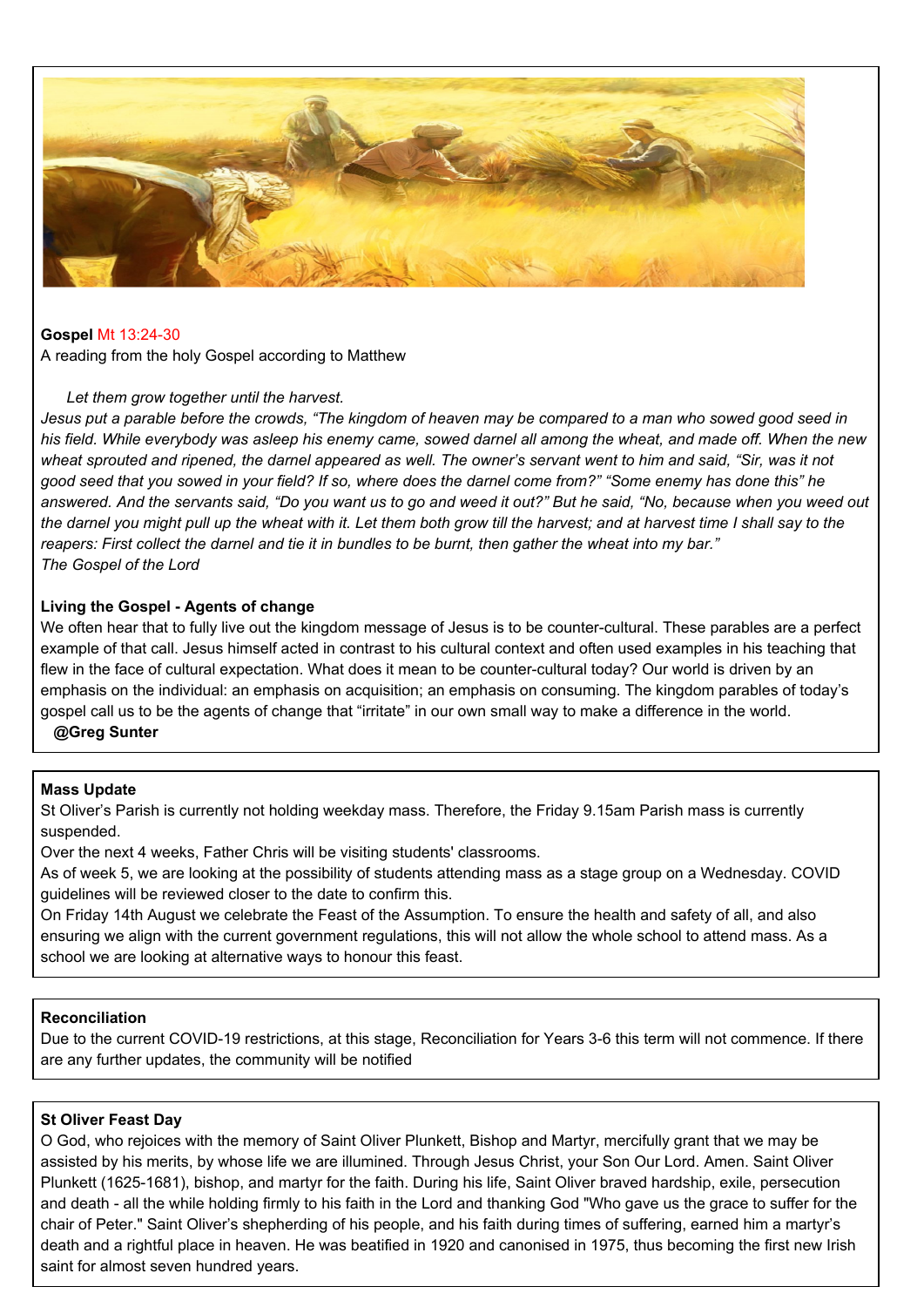#### **Religious Education News**

Religious Education in the Diocese of Parramatta has undergone much change in the last two years. Term 3 2020 marks the next step towards a new curriculum that will replace 'Sharing Our Story', the current curriculum that has been in place for over 20 years.

The process of developing a new approach, currently known as the Draft New Curriculum, has been a collaboration with students, parents, teachers, clergy and system leaders. This innovative and ambitious project has led to the development of Learning Cycles (one per term), that apply scripture and tradition in a meaningful way to the contemporary life of young people. This endeavour supports our students to grow in faith and understanding through prayer, reason and action in daily life.

In Term 3, using experiential learning through student inquiry, students in Stage 3 will engage with one Learning Cycle (unit of work) from the Draft New Curriculum. In preparation for the 2021 implementation, teachers are continuing to participate in extensive theological formation and professional learning.

This is an exciting opportunity for our faith community of St Oliver's to further exclaim our commitment to empowering all our young people to discover a meaningful and flourishing life.

We look forward to sharing this journey with you throughout the term and will keep you updated about opportunities that will extend the learning experience further for students and their families.

#### **Student prayer**

Dear God, thank you for giving me another year of life. I'm thankful for all you give, for the food, for the love, a place to live. I thank you for my family and friends too. I want you to know that I love you. Amen. Chase Yr 4.

Dear God, please help us and those who have the virus to heal and stay healthy. Please keep our friends to stay with us and lead us to a positive and bright future. A hurt heart, physically and emotionally will always heal. Amen. Adrian Yr 6.

#### **PBS4L NEWS**

Congratulations to Year 2 for being Oli's Star Class for Week 10 Term 2





1930-2020

# **History of St Oliver's**

Sisters of Mercy legacy at St Oliver's: In 1975 the Sisters of Mercy ended their relationship with the school and the school continued their legacy under the guidance of lay principals. The Mercy values of Mercy, Compassion, Justice, Dignity, Excellence, Hospitality, Stewardship and Service still infiltrate our school today**.**

*From A Century's History*

*"Photo of the sisters"*

#### E-safety for our children- tips and advice

#### Baynebing12\*

In this time where we are all spending much more time online, it is important to keep our children "e-safe". The eSafety Commissioner (eSafety) is committed to empowering all Australians to have safer, more positive experiences online. There is an online resource hub where parents and carers can learn about

- online risks
- how to manage these risks
- parental controls, and
- trending issues and technologies.

For tips on how to keep your children safe online visit [https://www.esafety.gov.au/parents.](https://www.esafety.gov.au/parents) Here you will find information for parents as well as a section for the kids where they can learn to be an "eSafe kid".